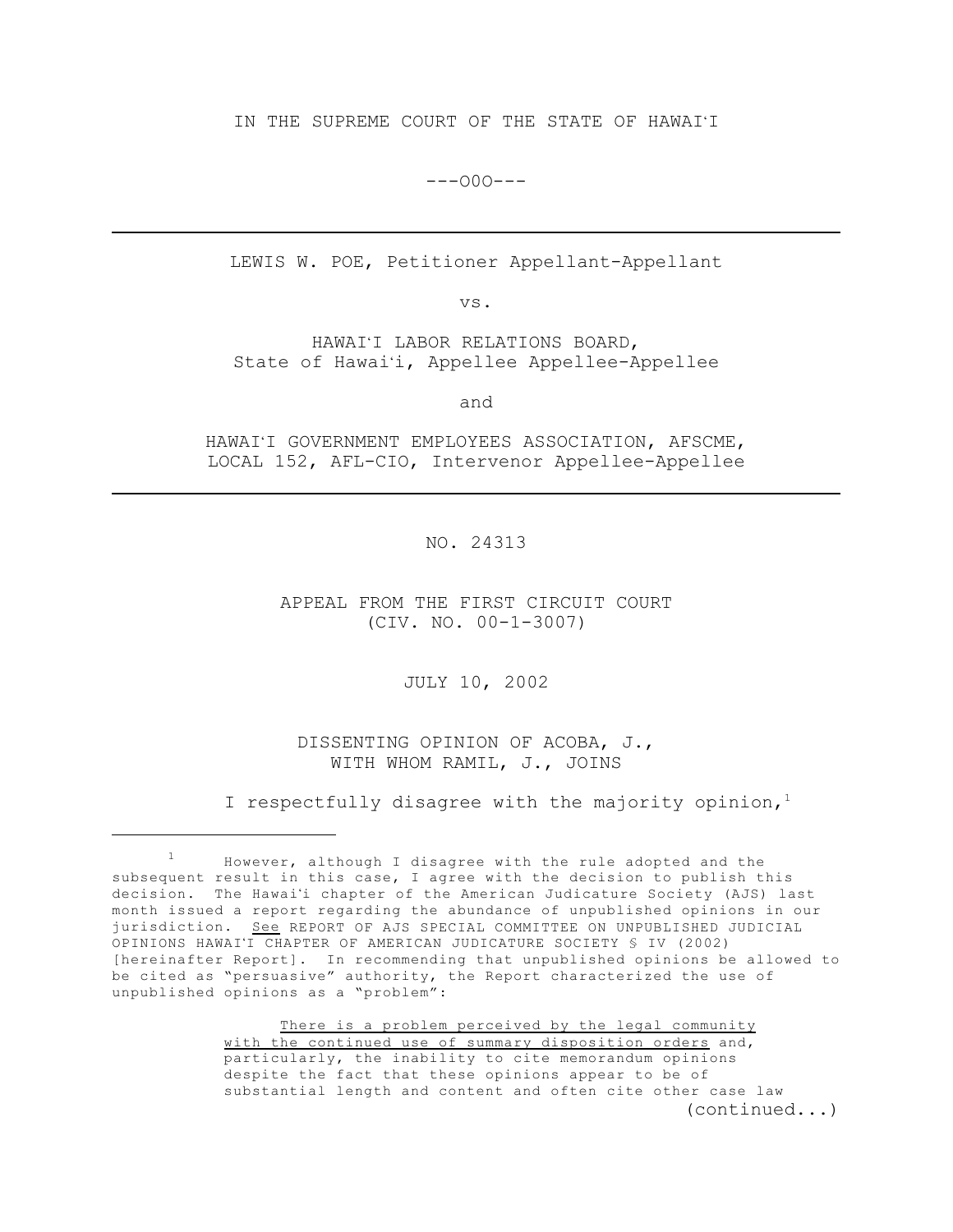$<sup>1</sup>(...continued)$ </sup>

as precedent for the conclusions.

Id. at § 4 (emphasis added). The Report also refers to a considerable amount of unpublished law that could otherwise serve as precedent:

> [T]he Committee notes that a significant body of law has developed through the use of unpublished opinions and orders. While these opinions and orders are admittedly nonprecedential by virtue of their non-publication and hence, non-binding in any other action or proceeding, they are nonetheless instructive to litigants and counsel alike (and presumably would be to the deciding court if they are permitted to be cited) as to how the appellate courts may view cases or issues of similar import to the case or issue in question.

Id. at § III. C. (emphasis added).

The importance of published opinions cannot be understated in a legal community where the lack of precedent has been characterized as a "problem." Part of the problem is surely that practitioners and judges are left without guidance from the appellate courts. I adhere to my position in Zanakis-Pico v. Cutter Dodge, Inc., No. 22987, slip op. at 36 n.1 (Acoba, J., concurring) that we should publish for the benefit of all concerned. See id. ("Because I believe that we should endeavor to provide as much guidance as possible to the parties, counsel, and the trial courts, I wholeheartedly agree with the decision to publish this opinion."). Presumably, precedent would preclude future appeals in many cases, or, as in the present case, give notice to appellants as to when a notice of appeal must be filed in order to preserve the right to appeal. Moreover, the appellate process would be more efficient if law clerks, judges, and justices do not have to "reinvent the wheel." See John v. State, 35 P.3d 53, 64 (Alaska Ct. App. 1989) (Manheim, J., concurring) ("[S]o many of our decisions are unpublished that, given enough time and enough change of personnel, the court 'forgets' we issued those decisions.").

Significantly, published opinions allow for the dissemination of alternative views on legal issues -- a process necessary to the development of case law. Thus, as I have indicated before, where there is a concurring or dissenting opinion, the decision, in my view, should be published -- a proposition germane to those expressed in the Report. See ABA Standards of Appellate Courts § 3.37, at 63 (1977)("A concurring or dissenting opinion should be published if its author believes it should be; if such an opinion is published the majority opinion should be published as well.").

An opinion should be published upon the request of a concurring or dissenting justice. In 1981, a study sponsored by the Federal Judicial Center investigated, inter alia, the rate of publication of those opinions in which a separate opinion was written, indicating a split decision. See William L. Reynolds & William M. Richman, An Evaluation of Limited Publication in the United States Courts of Appeals: The Price of Reform, 48 U. Chi. L. Rev. 573, 612 (1981) [hereinafter The Price of Reform]. The researchers agreed that "[n]onpublication presents a special problem when an unpublished opinion contains a concurring or dissenting opinion." Id. (emphasis added).

> Two major factors argue for publication in cases that generate separate opinions. First are the stated premises of limited publication, which is a treatment supposedly (continued...)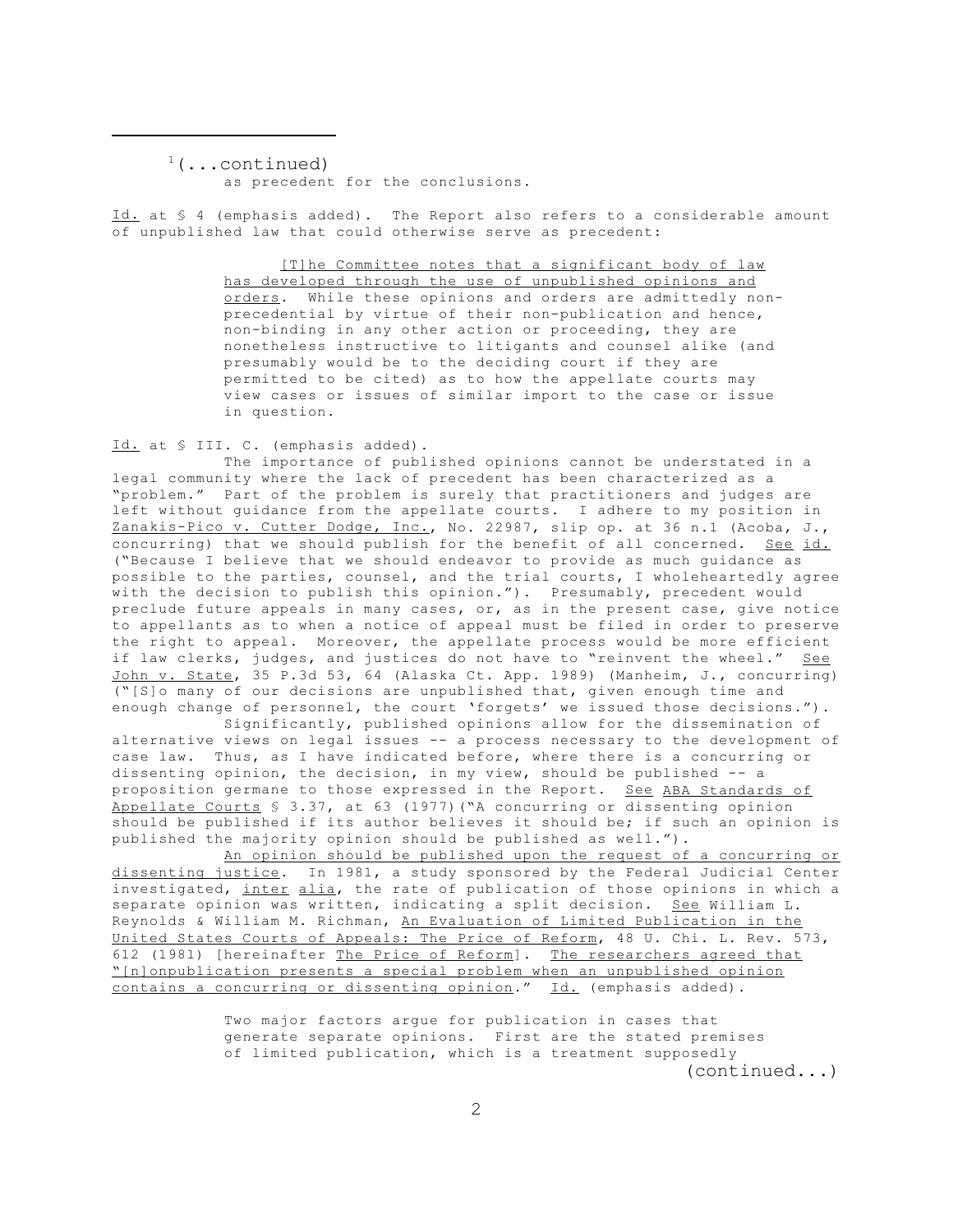which establishes the vague and uncertain post-act test that, only where "the correction [to a judgment is] clerical in nature and ha[s] no adverse effect upon any rights or obligations[,]"

 $1$ (...continued) reserved for cases that do not implicate the law making function of the court--routine, uncontroversial cases. Cases that contain dissents or concurrences are, by definition, controversial; the court disagrees either about the result to be reached or about the method used to reach it. Accordingly, few decisions with separate opinions should go unpublished.

Id. (emphasis added).

The second factor supporting the argument that separate opinions should be published "is the role played by the separate opinion in our judicial system." Id. The separate opinion assures

> a public airing of a contrary view of the same facts and law. The separate opinion also performs an important corrective function, for it criticizes the result and reasoning of the majority, appealing for correction by a higher court, a future court, or a legislature. It is "an appeal to the brooding spirit of the law, to the intelligence of a later day."

Id. Moreover, "the dissent is an assurance that the case was fully considered and thoroughly argued by the bench as a whole and was not merely adopted as written by one member." Fuld, The Voices of Dissent, 62 Colum. L. Rev. 923, 927 (1962) (emphasis added).

Another reason to publish those decisions in which there are separate decisions is to ensure that the majority does not suppress the views of a dissenting judge. As noted by the researchers in The Price of Reform, while "[w]e are not aware of any federal cases where that has occurred[,], [t]he problem has arisen in some state cases."  $\underline{Id.}$  at 613 n.15. Judge Jefferson's experience in a California Court of Appeals case, People v. Para, No. CRA 15889 (Cal. Ct. App. Aug. 1979), is instructive:

> Initially, it appeared that the majority felt the same as I do regarding the fact that the majority opinion merited publication in the Official Reports. When circulated to me, the majority opinion was approved by the two justices making up the majority and was marked for publication in the Official Reports. It was only after I had circulated my dissenting opinion to the two justices who make up the majority that they decided to reverse their original position regarding publication in the Official Reports. I do not think this reversal of position is justified.

Id. (quoting Para, No. CRA 15889, slip op. at 34 (Jefferson, J., dissenting)). While I understand that unpublished opinions are sometimes justified as a remedy for avoiding backlogs, the question is one of appropriate balance in view of our role as the court of last resort and the long-term perspective we must take. Not every opinion need be published, but an abundance of unpublished work inevitably does nothing for the furtherance of justice, or, ultimately, the reduction of future backlog.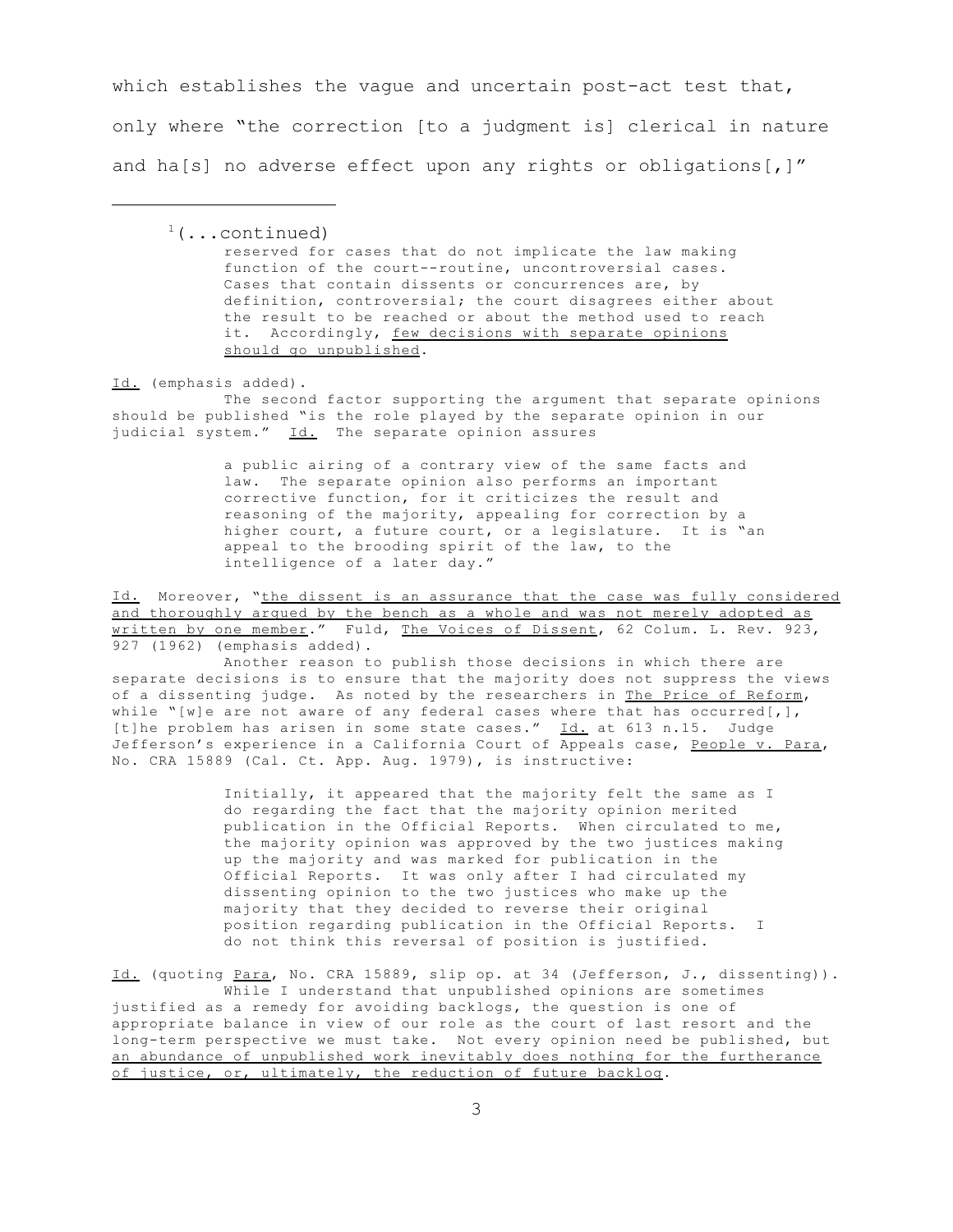amended in a material and substantial respect," majority opinion at 7, is an amended judgment an appealable judgment or order pursuant to Hawai'i Rules of Appellate Procedure (HRAP) Rule 4. In doing so, the majority opinion creates uncertainty for appellants as to whether an amendment sufficiently "materially alter[s] any rights or obligations[,]"  $id.$ , to deem an order or judgment as one from which the appeal should be taken.

In my view, the better reasoned and fairer approach would be to treat the period for filing an appeal as running from the entry of an amended judgment, unless that amended judgment is specifically entered nunc pro tunc, giving unwary litigants notice that the entry date of the amended judgment is not to be relied upon in calculating time pursuant to HRAP Rule 4. This would provide a definite and unequivocal standard, rather than a murky test in a situation where unpredictability and doubtfulness should not play a part.

I.

In the present case, Petitioner Appellant-Appellant Lewis W. Poe relied upon the filing date of the Second Amended Judgment in calculating the thirty-day period in which he must file his appeal, rather than that of the amended, or original judgments. Applying the "material and substantial" test, the majority opinion concludes that, because the Second Amended Judgment was "clerical in nature" and did not "materially alter any rights or obligations," majority opinion at 7, the appeal of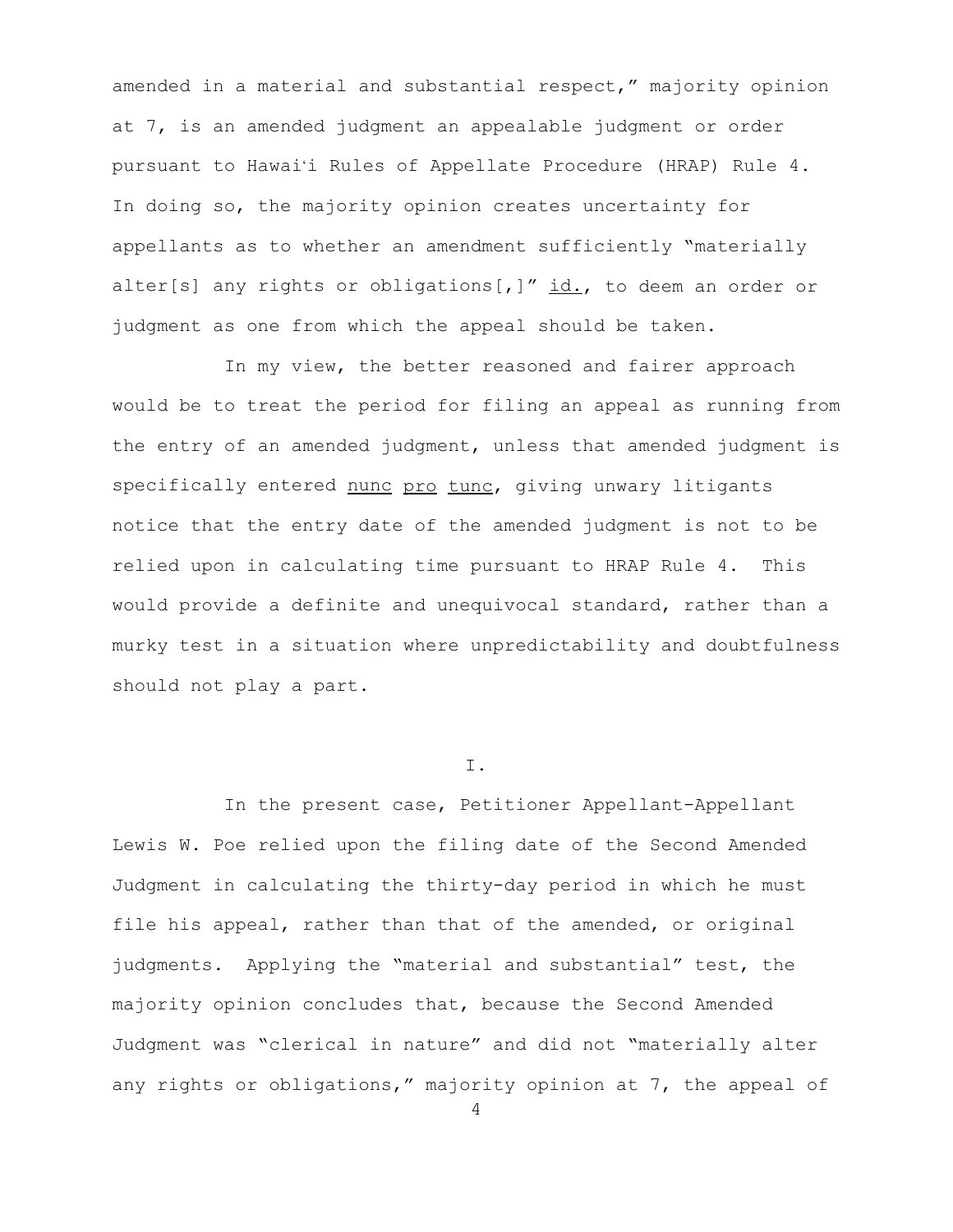Poe, a pro se appellant, is precluded from judicial review. However, the plain language of our rules does not support such a test, nor does it provide any hint of this newly imposed rule which bars Poe's appeal.

## II.

## A.

Nothing in the rules instructs as to when a notice of appeal from an amended judgment should run. Hawai'i Rules of Civil Procedure (HRCP) Rule 54 indicates a "'[j]udgment'" as used in these rules includes a decree and any order from which an appeal lies." (Emphasis added.) "The filing of the judgment in the office of the clerk constitutes the entry of the judgment; and the judgment is not effective before such entry." HRCP Rule 58.

This court's appellate rules similarly do not support a distinction between amendments based on "clerical errors" versus a "material[] alter[ation of] rights or obligations[,]" majority opinion at 7, as a standard for amended judgments. HRAP Rule 4(a) provides that, "[w]hen a civil appeal is permitted by law, the notice of appeal shall be filed within 30 days after the entry of the judgment or appealable order." (Emphasis added.) HRAP Rule  $4(a)(5)$  states that " $[a]$  judgment or order is entered when it is filed in the office of the clerk of the court." (Emphasis added.) No reference at all is made to an amended judgment in the rules. Hawai'i Revised Statutes (HRS)  $\frac{1}{5}$  641-1(a)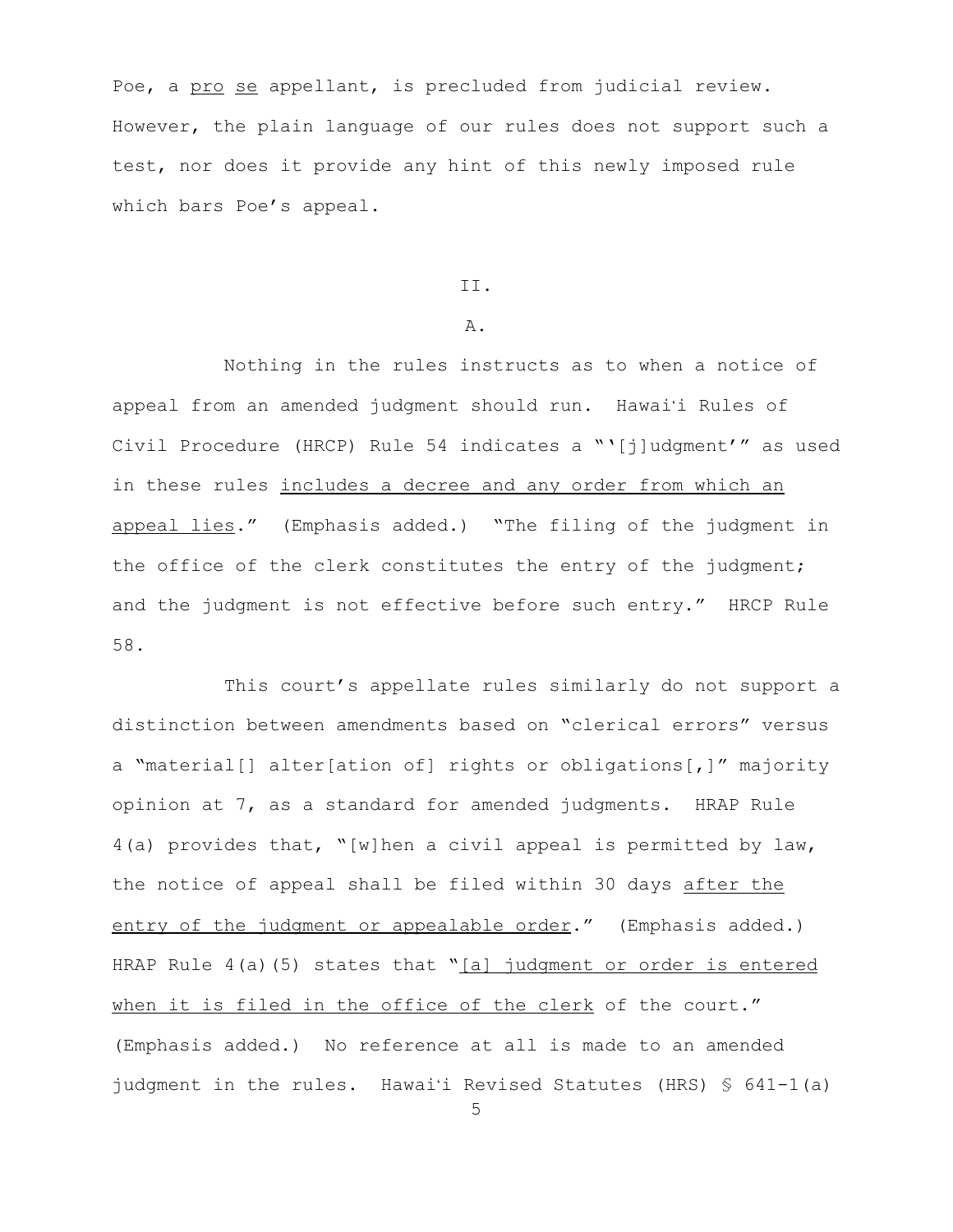(1993), to the same effect, is similarly silent.<sup>2</sup> It provides that judicial review is available from "final judgments." Id.

B.

It is evident, then, that nothing in HRS  $\frac{1}{5}$  641-1(a) or the court rules prohibits this court from regarding an amended judgment as the document from which an appeal lies. The plain meaning of "amendment" is "[t]o change or modify for the better[; t]o alter by modification, deletion, or addition." Black's Law Dictionary 81 (6th ed. 1990). The connotation of a judgment which is "amended" is that the amended, and not the original judgment, represents the final version of the judgment from which an appeal would be taken. A contrary interpretation would be at odds with the plain meaning of the words "amended judgment"<sup>3</sup> and would run counter to the normal and ordinary expectations of the parties.

III.

<sup>2</sup> HRS § 641-1 states:

<sup>(</sup>a) Appeals shall be allowed in civil matters from all final judgments, orders, or decrees of circuit and district courts and the land court, to the supreme court or to the intermediate appellate court, except as otherwise provided by law and subject to the authority of the intermediate appellate court to certify reassignment of a matter directly to the supreme court and subject to the authority of the supreme court to reassign a matter to itself from the intermediate appellate court.

<sup>3</sup> The interpretation of a rule promulgated by the courts involves principles of statutory construction. See Keaulii v. Simpson, 74 Haw. 417, 421, 847 P.2d 663, 666, reconsideration denied, 74 Haw. 650, 847 P.2d 263, cert. denied, 510 U.S. 814 (1993).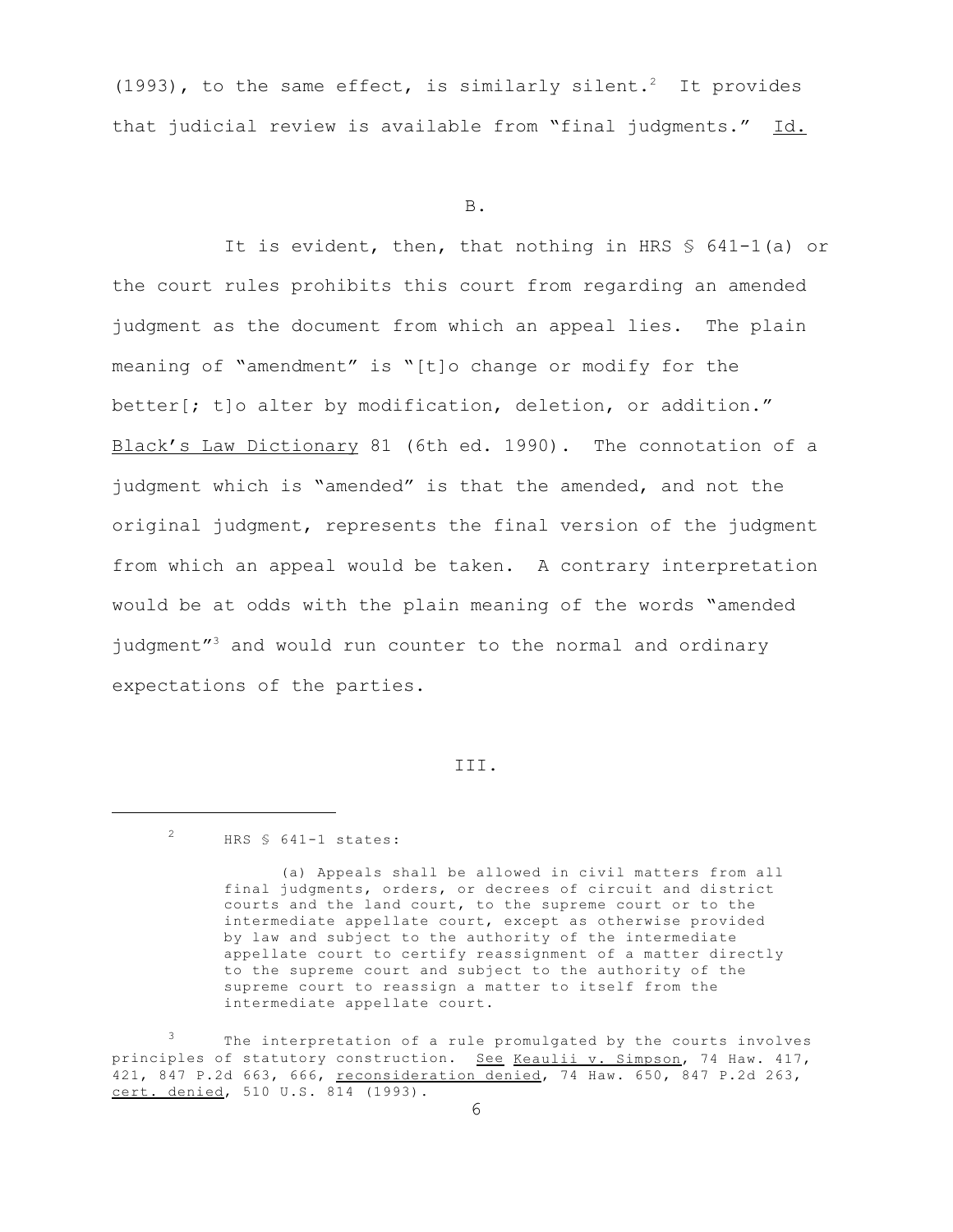The majority opinion cites Korsak v. Hawai'i Permanente Med. Group, Inc., 94 Hawai'i 297, 12 P.3d 1238 (2000), and inaccurately asserts that its rule is "applicable to this case[,]" and that the  $Korsak$  rule was "adopted  $\ldots$  as a guide in determining whether an amendment of an order or judgment affects the time for appeal." Majority opinion at 5, 7 (emphasis added). However, Korsak involved review of an application for a writ of certiorari of one of the parties there, not an appeal. Specifically, in Korsak, this court construed HRS  $\S$  602-59(a) (1993) which provides that "[a]n application for writ of certiorari may be filed with the supreme court no later than thirty days after the filing of the decision of the intermediate appellate court." $4$  (Emphasis added.) The parties had petitioned the supreme court for certiorari pursuant to HRAP Rule 40.1, which governs only writs of certiorari to the supreme court from the Intermediate Court of Appeals (ICA).

The Korsak court defined the issue before it, stating that "the question before us is whether a sua sponte order amending a denial of reconsideration extends the time within which an application for certiorari must be filed." 94 Hawai'i at 304, 12 P.3d at 1245 (emphasis added). Finding that "HRAP Rule  $40.1(a)$ , as well as existing Hawai'i case law, is silent on this issue[,]" id., Korsak turned to Interstate Printing Co. v. Department of Revenue, 459 N.W.2d 519 (Neb. 1990), and also

<sup>4</sup> Cf. HRS § 641-1(c) which governs appeals from civil judgments to the supreme court ("An appeal shall be taken in the manner and within the time provided by the rules of court.") (Emphasis added.)) 7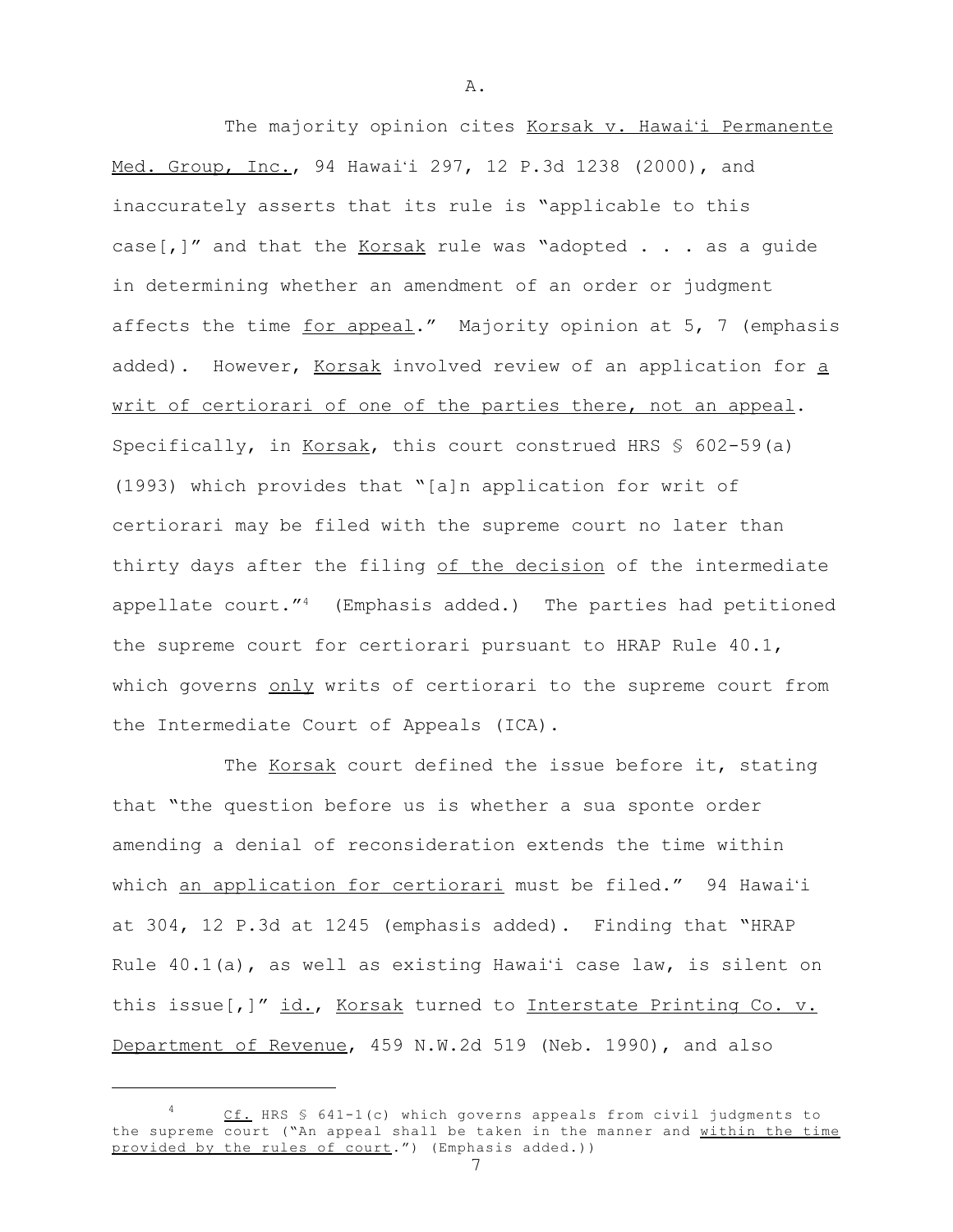quoted McCarthy v. Jaress, 6 Haw. App. 143, 146 n.5, 711 P.2d 1315, 1319 n.5 (1985), for the proposition that, "[u]nder the HRAP, the date of the filing of the decision, ruling, or opinion is the starting date used in computing the periods for  $\ldots$ . seeking certiorari[,]" Korsak, 94 Hawai'i at 304, 12 P.3d at 1245 (quoting McCarthy, supra).

In construing HRAP Rule  $40.1(a)$ , the Korsak court did not reference HRAP Rule 4 at all, nor cite to any Hawai'i cases in which HRAP Rule 4 was at issue. The narrow holding of that case was that "the entry of the amended order [of the ICA] did not extend the time within which the [petitioner] was required to file an application for certiorari under HRS § 602-59(c) and HRAP Rule 40.1(a)."<sup>5</sup> Korsak, 94 Hawai'i at 304-05, 12 P.3d at 1245-46 (emphasis added).

To the extent Korsak is followed, it should be relegated to the question it posed and to its specific factual situation. See id. at 304, 12 P.3d at 1245. To reiterate, HRAP Rule 4 was not in issue in Korsak. Obviously, the consequences attending the decision in this case are far more egregious. At the least in Korsak, the appeal was heard by the ICA. The application of the Korsak decision to this case forecloses any appeal at all.

<sup>5</sup> Amended appellate judgments and amended lower court judgments are not analogous. At the appellate level, the "judgment is [normally] the final act with respect to the merits of the case on appeal." McCarthy v. Jaress, 6 Haw. App. 143, 146 n.5, 711 P.2d 1315, 1318 n.5 (1985) (discussing the brightline rule HRAP has adopted for termination of appellate jurisdiction). A trial court's jurisdiction, however, does not automatically terminate upon entry of judgment. A trial court may entertain motions after judgment has been entered.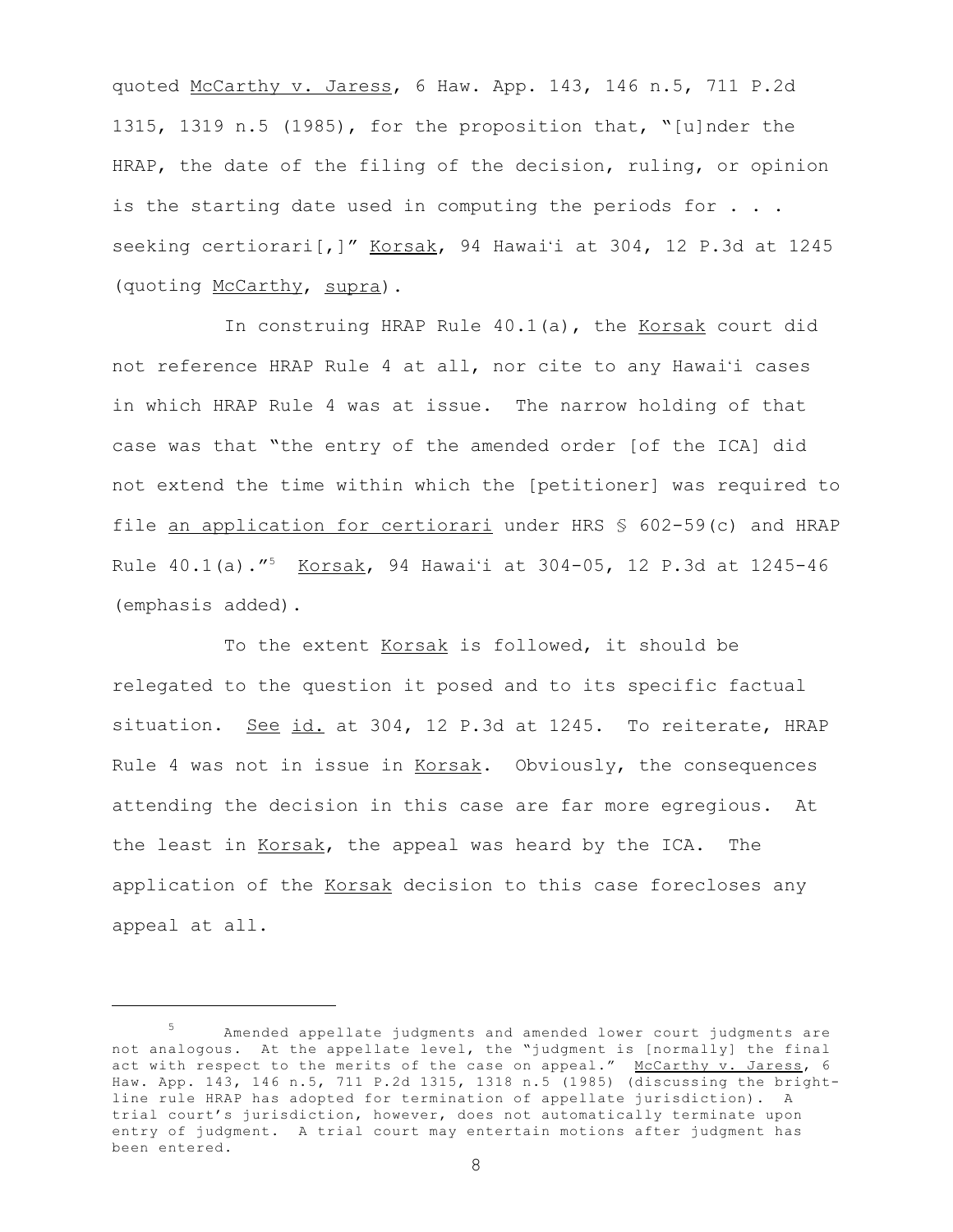Moreover, the Korsak opinion cites a line of cases in which the issue was whether amended judgments entered nunc pro tunc, explicitly relating the date of the amended judgment back to the date of the original judgment, extended the time of filing an appeal. See id. at 304, 12 P.3d at 1245. In Korsak, this court relied primarily upon Interstate, a case that is unique on its facts. In essence, in that case, Interstate Printing Company appealed a decision of the tax commission to the district court. See Interstate, 459 N.W.2d at 521-22. The district court affirmed the tax commission's decision. See id. Thereafter, Interstate moved the district court for an order nunc pro tunc requesting correction of the district court's order affirming the decision of the tax commission. See id. at 522. In response to the motion, the district court entered a minute entry amending its order. See id.

Interstate's appeal was filed in excess of the thirtyday period for appealing from the order affirming the tax commission's decision. See id. On appeal, however, the Nebraska Supreme Court, addressing the issue of what was and was not correctable by an order nunc pro tunc, indicated that, because the modification was not for a clerical error but was for a "judicial error," the correction could not be made nunc pro tunc. Id. at 523. The court accordingly treated the date of the attempted nunc pro tunc order as the date from which the appeal should be measured, and deemed the appeal valid. See id.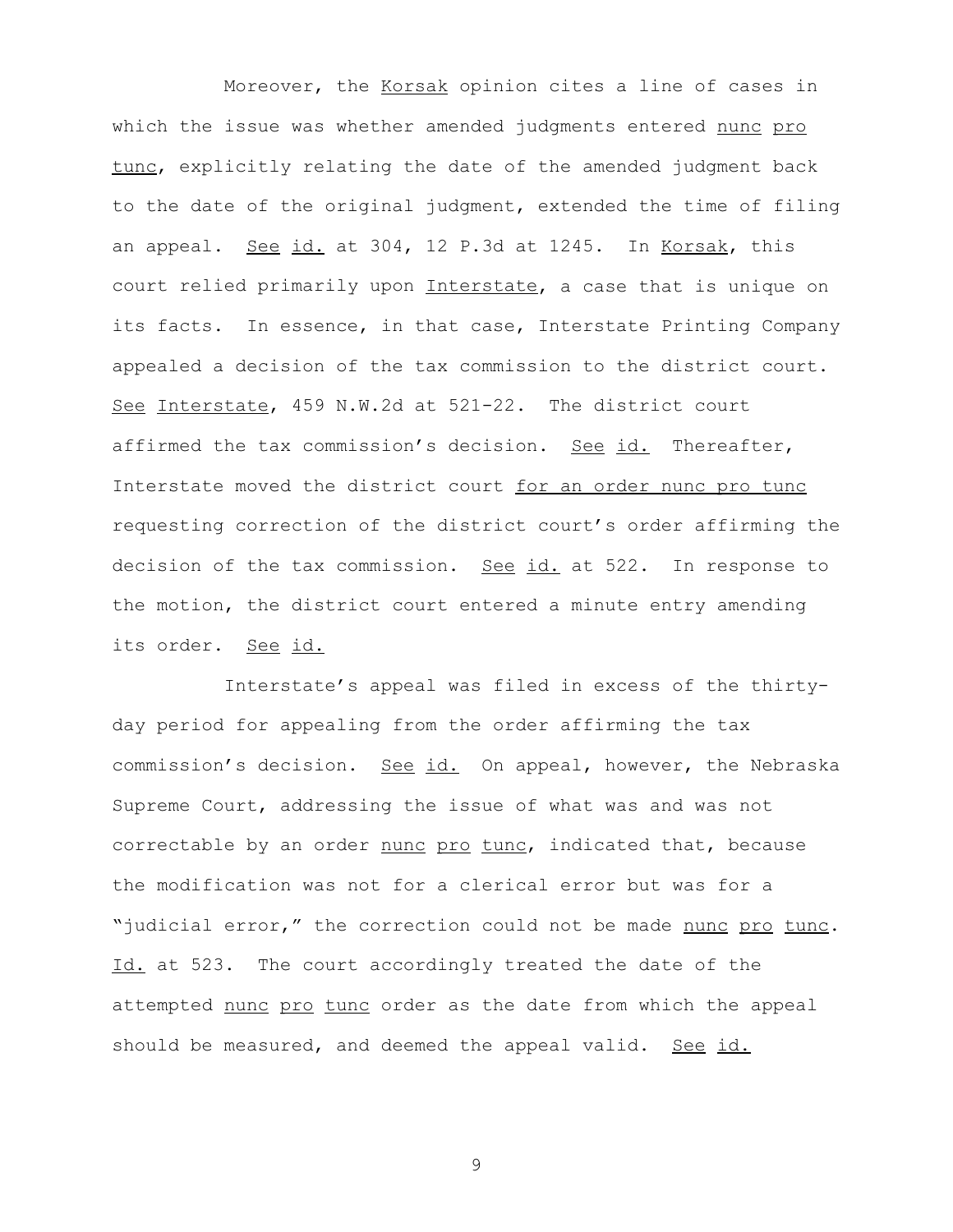Here, unlike in Interstate, no cautionary nunc pro tunc proviso was made for the amended judgment. Here, unlike in Interstate, the appellant calculating the time for appeal could not look at the face of the judgment and see language warning him that the correction or amendment related back to an earlier judgment.

B.

Obviously, a <u>nunc pro tunc</u> order relates back to the original date of the matter it affects. See Black's Law Dictionary at 1069 (defining "nunc pro tunc" as "acts allowed to be done after the time when they should be done, with a retroactive effect"). $6$  But an amended judgment that is not

<sup>6</sup> An order nunc pro tunc relates back to the original date of judgment, see Black's Law Dictionary at 1069, and may be entered to correct a clerical error or correct a clerical mistake in order to make the judgment conform. "The Latin Phrase, 'nunc pro tunc' is merely descriptive of the inherent power of a court to make its records speak the truth, *i.e.*, to record that which . . . actually [occurred]," but was erroneously omitted or recorded. Simmons v. Atlantic Coast Line RR Co., 235 F. Supp. 325, 330 (D.S.C. 1964). Hawai'i courts have the inherent power to amend their records to correspond to the actual facts, *i.e.*, correct a clerical error. See, e.g., City and County of Honolulu v. Caetano, 30 Haw. 1 (1927); Wong v. Wong, 79 Hawai'i 26, 29, 897 P.2d 953, 956 (1995).

To relate the order back to the original date, the court must specify the nunc pro tunc effect of the amending order. See, e.g., Farrow v. Dynasty Metal Sys., Inc., 89 Hawai'i 310, 312, 972 P.2d 725, 727 (App. 1999) ("IT IS FURTHER ORDERED that an Amended Judgment reflecting the correct name of Defendant DYNASTY METAL SYSTEMS, INC., nunc pro tunc to the effective date of the Judgment, be prepared by Plaintiff's counsel."). The general rule is that an order nunc pro tunc does not extend time for filing a notice of appeal. See, e.g., Gonzalez v. Doctors Hospital--East Loop, 814 S.W.2d 536, 537 (Tex. App. Houston 1st Dist. 1991) (determining that a nunc pro tunc order correcting the name of a party did not expand the time to file an appeal); Faddis v. Woodward Iron Co.,161 So. 2d 486, 488 (Ala. 1964) ("We think it well settled from the cases that where a judgment even though defective, has been entered by the court, and a motion is made to amend said judgment nunc pro tunc to correct clerical errors, the corrected judgment relates back to the defective judgment, that is, the date it was originally entered and the time for taking an appeal, and we perceive review by writ of certiorari under the compensation statutes dates from the date of the original judgment." (Citation (continued...)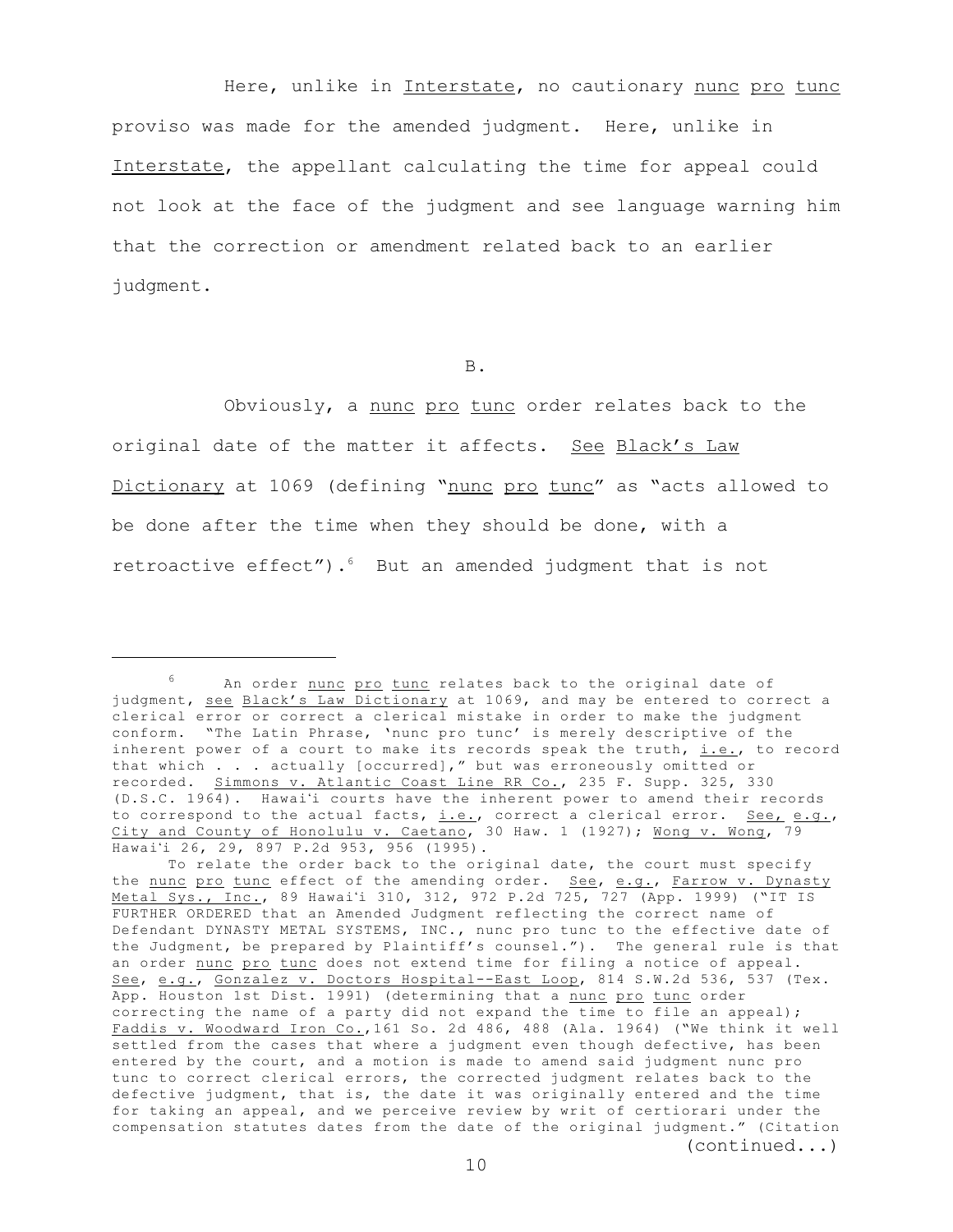entered nunc pro tunc or pursuant to a nunc pro tunc motion gives no notice to the parties that a correction is intended to relate back to the date of the original judgment.

Likewise, in this case, the amended judgment gives no notice to Poe that it should relate back to the original judgment and was not the intended "final" judgment appealable under HRAP Rule 4. Accordingly, the time for appeal should run from entry of the amended judgment from which Poe appealed. Cf. Fredonia State Bank v. General Am. Life Ins. Co., 884 S.W.2d 167, 180 (Tex. App. 1992) (stating that, based on Texas Rules of Civil Procedure Rule 329(b)(h) (2001),<sup>7</sup> "[a]ny change, whether or not material or substantial, made in a judgment while the trial court retains plenary power" during the 30 days after judgment before an appellate court would acquire jurisdiction, "operates to delay the commencement of the appellate timetable until the date the modified, corrected, or reformed judgment is signed"), rev'd on other grounds, 881 S.W.2d 279 (Tex. 1994).

 $6(\ldots \text{continued})$ omitted.)).

If a judgment is modified, corrected or reformed in any respect, the time for appeal shall run from the time the modified, corrected, or reformed judgment is signed, but if a correction is made pursuant to Rule 316 after expiration of the period of plenary power provided by this rule, no complaint shall be heard on appeal that could have been presented in an appeal from the original judgment.

However, amended orders without the cautionary nunc pro tunc language are not uniformly held to relate back to the original date of judgment.

<sup>7</sup> Tex. R. Civ. P. Rule 329(b)(h) states: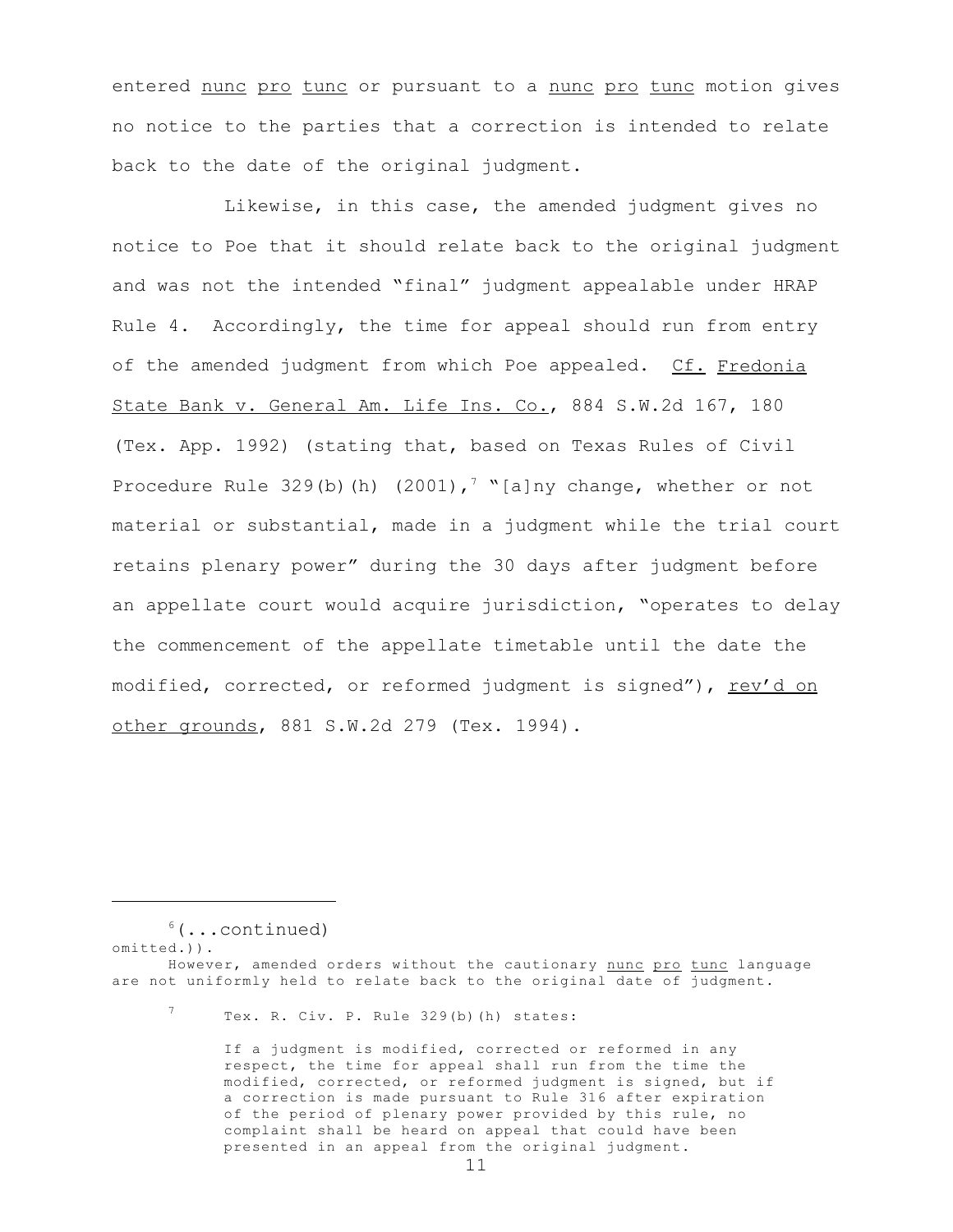Further, not only does the face of the judgment lack cautionary language, but, until today, our case law similarly lacked this warning. To further support the Korsak certiorari standard, the majority cites to a number of cases utilizing this rule, including Fed. Trade Comm'n v. Minneapolis-Honeywell Regulator Co., 344 U.S. 206 (1952). See majority opinion at 6-7. In a dissent to that decision, Justice Black discussed the arbitrary nature of the majority's test for "finality" of the first judgment, stating

> I think that no statute, precedent or reason relied on by the Court requires dismissal of this cause. Of course appealability of a judgment depends on its being "final" in the legalistic sense. But there is no more ambiguous word in all the legal lexicon. The Court of Appeals thought its second not its first decree was "final." Counsel for the Commission evidently believed the second judgment was the "final" one. I am confident many lawyers would have thought the same thing under this Court's former cases. . . . But in arguing over "finality" we should not ignore the fact that Congress has declared that this type of proceeding should be reviewable both in the Court of Appeals and here. We frustrate that declaration when review is denied a litigant because of his failure to guess right when confronted in August 1951 with a puzzle, the answer to which no one could know until today.

Id. at 215-17 (Black, J., dissenting). Similarly here, the majority is requiring Poe to have "guess[ed] right[,]" id. at 217, when, prior to today, he could not have known the answer.

V.

## A.

As previously indicated, adoption of a material alteration test, in place of requiring a court to enter an amended judgment nunc pro tunc, if that is the intended effect,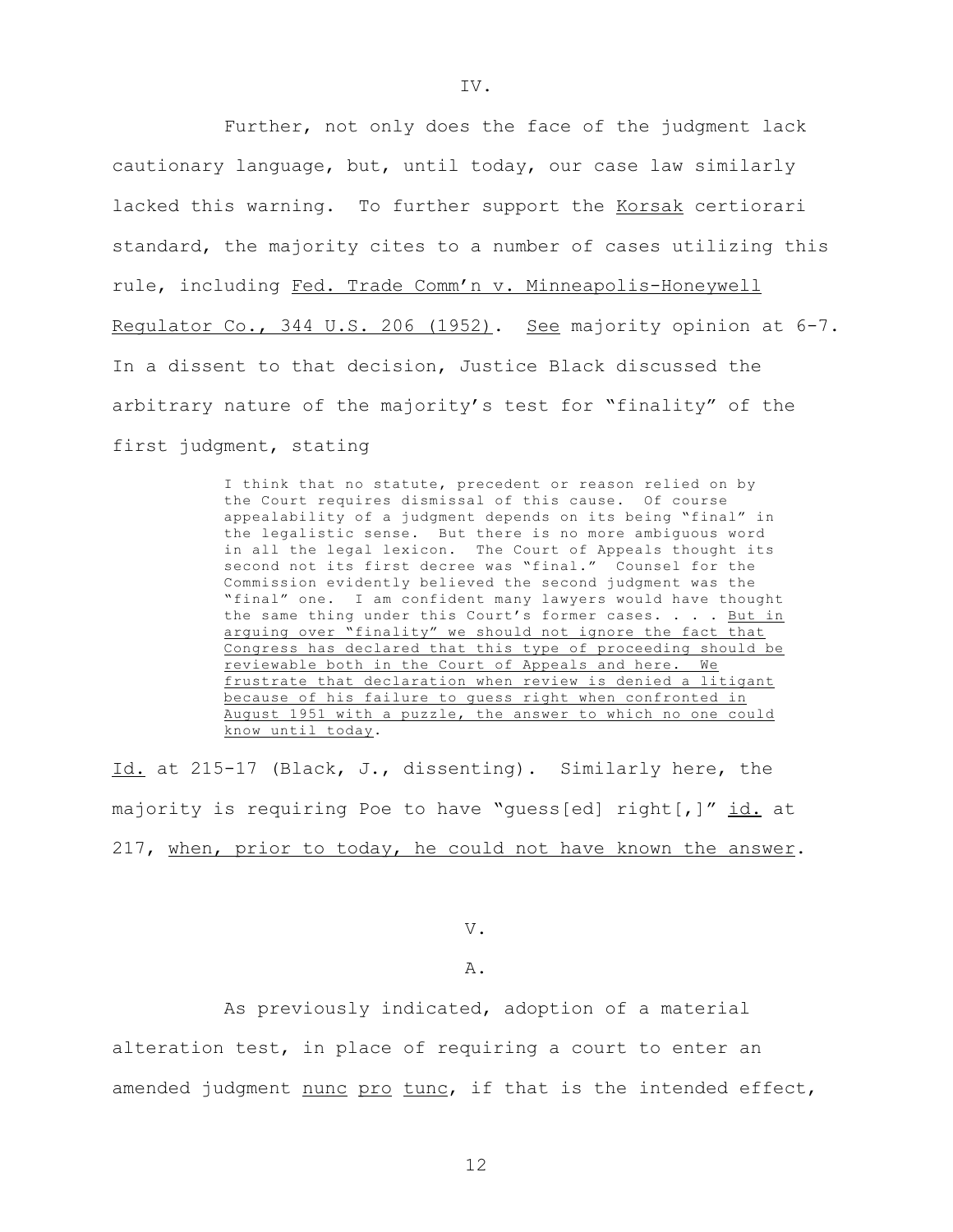produces ambiguity as to whether an amendment qualifies under the test and, hence, unjustly places the burden of making the correct ad hoc determination as to that question upon appellants. The effect of the test is especially egregious in light of the rule that, "as a general proposition, . . . where a judgment, order, or decree is amended or modified, the time within which an appeal from such determination may be taken begins to run from the date of the amendment or modification." C.S. Patrinelis, Annotation, Amendment of Judgment as Affecting Time for Taking or Prosecuting Appellate Review Proceedings, 21 A.L.R.2d 285, 287 (1965) (emphasis added). "[M]any courts have added the qualification that the amendment or modification must be a substantial or material one, and not the mere correction of a clerical or formal error in the original judgment." Id. However, as one would expect, there are multifarious outcomes depending upon what is considered a "material change." See id. at 295-302. In the absence of a nunc pro tunc entry, treating the time for appeal as running from the date of an amended judgment<sup>8</sup> would avoid the injustice flowing from an appellant's misapprehension, subject, as it is, to a postfactum determination as to whether an amendment to the judgment was a sufficiently "material" one or not.

B.

<sup>8</sup> While, in most instances, a judgment will be amended but once, conceivably a judgment may be amended more than once, as was the case here. It would be unjust, for the reasons recounted herein, to reject the appeal of a party who appealed from one of the amended judgments later determined by an appellate court as not having incorporated a substantial and material change.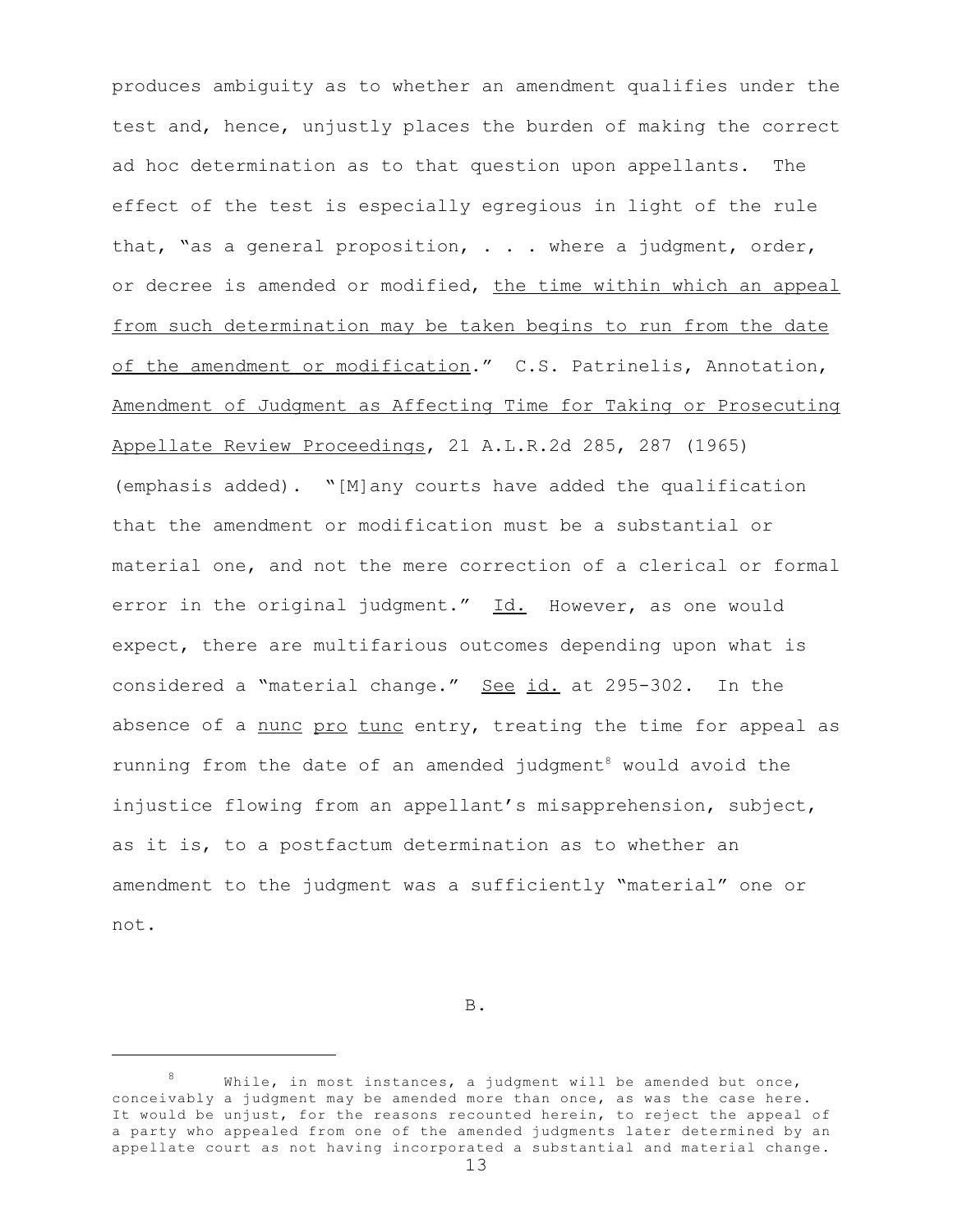Extending the Korsak certiorari standard to appeals from our trial courts means that the time for appeal now must be measured from the entry of an amended judgment and that we must, subsequent to the filing of the appeal, decide whether such a judgment does or does not reflect a "material[] alter[ation to] any rights or obligations[,]" see majority opinion at 7, i.e., "'if the amendment of a final judgment or decree for the purpose of correcting a "clerical error" either materially alters rights or obligations determined by the prior judgment [or decree] or creates a right of appeal where one did not exist before.'" Korsak, 94 Hawai'i at 304, 12 P.3d at 1245 (quoting Interstate, 459 N.W.2d at 522-23).

But this requires an appealing party to ascertain whether the amendment to the judgment to determine the effect of such a change on the rights and obligations of the parties, and whether that change is sufficiently "material," an issue that may later be subject to dispute, placing a party at great risk of an adverse postfactum determination. The application of the material alteration standard creates traps for parties, particularly pro se appellants. This seems especially so where, as here, the trial court sua sponte amended the judgment. By contrast, applying the most reasonable and basic understanding of what the words "amended judgment" mean would best comport with maintaining reasonable access to the courts, fairness to the